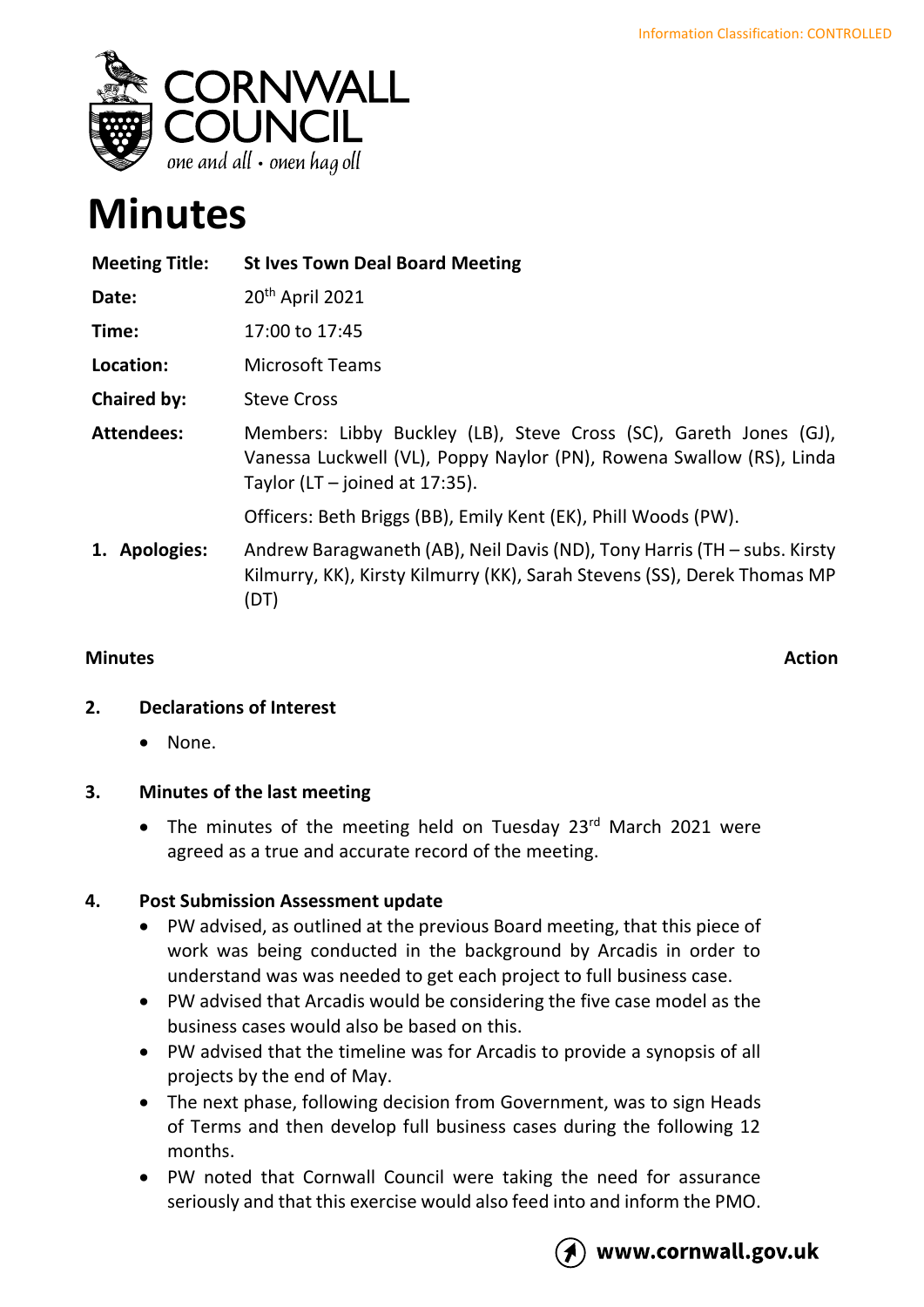#### **5. Comms update – website hosting**

- An email was circulated with the agenda pack.
- SC advised Members that this item related to a cost of £360 for continuation of St Ives Town Deal website services for another 12 months.
- All present were in agreement. However, it was noted that the meeting was not quorate and this decision would need to be confirmed via written procedure the following day.
- **ACTION:** BB to circulate email for approval via written procedure.

#### **6 Recruitment of new Board Members**

- Members continued the conversation from the last meeting and discussed that, due to safeguarding issues, 18 was likely the minimum age from a safeguarding.
- EK noted that colleagues in Children's services could be consulted and may be able to offer suggestions as to appropriate representation.
- **ACTION:** SC to follow up with KK re. youth parliament involvement.
- Members were encourage to speak with their networks and encourage others to get involved with the Board.
- It was noted that Chair and Vice Chair elections would be on the next meeting agenda.
- BB advised that she had been working with SS to arrange a 30 minute session between SS and each Board member to discuss next steps.
- PW advised that Officers kept a tally of number of Board members and there was discussion around a suitable number with a balance between too many that the Board was unmanageable and too few risking inquorate meetings, plus ensuring adequate representation.
- **ACTION:** PW to provide list of numbers, including voting members and balance of public, private, community Members.
- PW noted that Officers could provide a template for Board member advertisement.

#### **7. Accelerated Fund Information Report**

- SC shared an email from St Ives Town Clerk, who was seeking the Board's views on a strategy for the opening of the skate park.
- Members concurred that the strategy appeared sensible.
- RS wished to flag concerns about parking in the area.
- ACTION: SC to investigate possibilities

#### **9. Comms – purdah**

- It was noted that purdah was now in place until after the May  $6<sup>th</sup>$ elections.
- It was noted that comms would be minimal during this time.